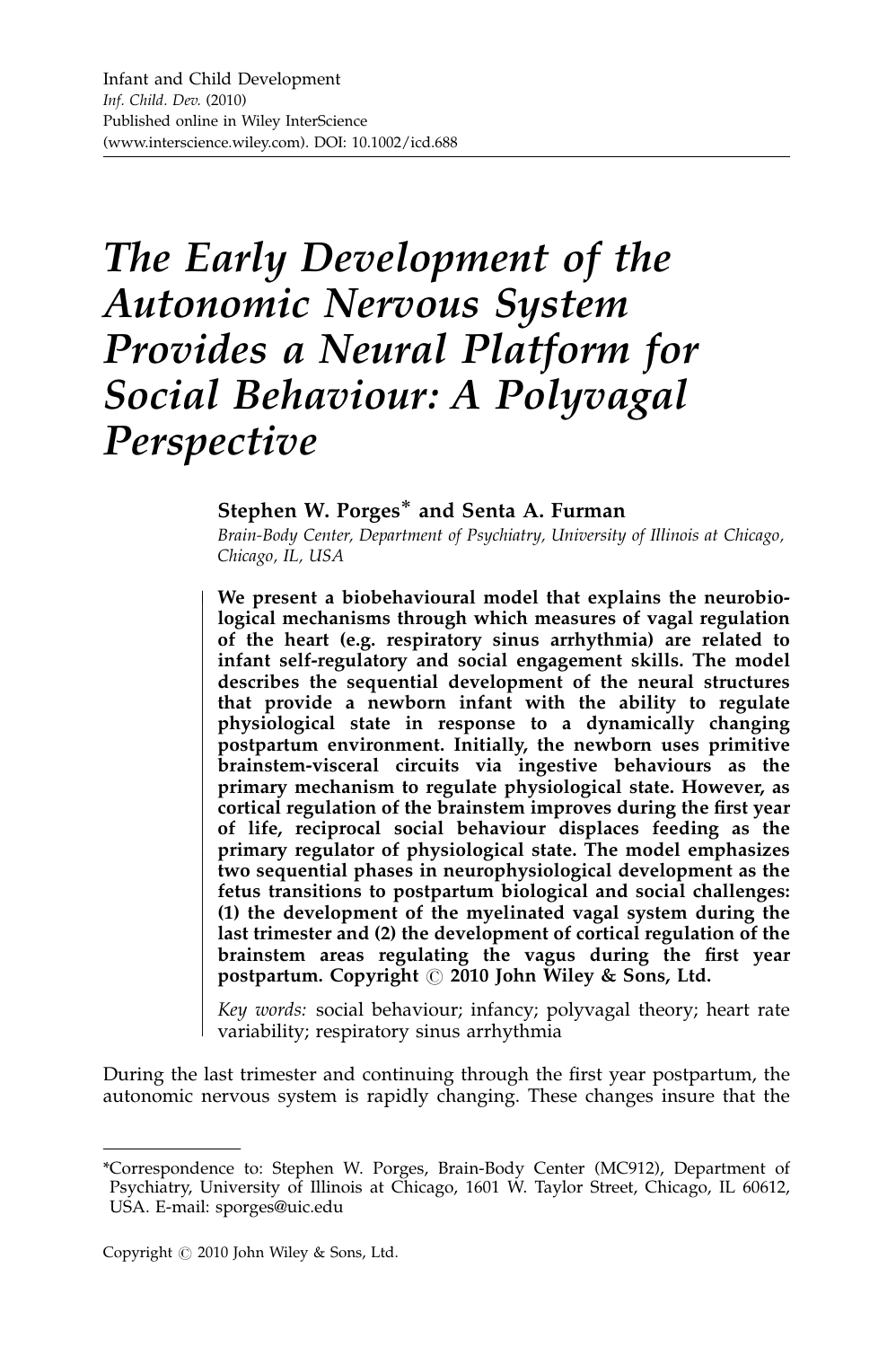infant can breathe, obtain food, and maintain body temperature. Coupled with the development of these abilities to obtain basic biological needs is a progressive change in the infant's ability to regulate physiological and behavioural state through interactions with another person (e.g. mother). We propose that the developmental changes in the neural pathways that regulate autonomic state provide a neural platform to support the expanding abilities of the infant to engage objects and people in a dynamically changing environment. Thus, the emerging behavioural repertoire and social-interactive needs of the rapidly developing young infant should be studied within the context of the maturational changes in the autonomic nervous system.

In contrast to the hypothesized dependence of social behaviour on the autonomic nervous system, the autonomic nervous system has played a limited role within predominant theories in developmental psychology. Similarly, given the critical role that the autonomic nervous system plays in the infant's survival during the transition from prenatal to postnatal environments, it is surprising that an understanding of the central mechanisms mediating the autonomic nervous system has been tangential to pediatric medicine. In general, measures of autonomic activity have been conceptualized as a correlate of motivated or adaptive behaviours within psychology and as indices of health risk in medicine.

We propose, from a biobehavioural perspective, that the maturational shifts in neural regulation of the autonomic nervous system provide a developing resource, which, in part, mediate much of the dynamic interaction that the infant has with both *objects* and *others*. Within this perspective, we identify sequential, developmental, neurophysiological processes, which provide the biological basis to explain how and why individual and developmental differences in vagal control of the heart are related to social behaviour and, when relevant, clinical outcome.

# Dependence on Others: Parallels with Maturation of the Autonomic Nervous System

At birth, mammalian infants are incapable of caring for themselves. The newborn is vulnerable and dependent on the mother, or a concerned caregiver, to survive. Support from others is required to obtain basic biological needs such as food, warmth, and protection. This dependence on other decreases as the infant develops. This decrease in dependence is paralleled by changes in neural regulation of the autonomic nervous system. During development, as higher brain circuits begin to regulate the brainstem nuclei, which control the autonomic nervous system, the infant becomes more independent and is increasingly capable of initiating social interactions with others to regulate physiological state. As these self-regulatory skills develop, the dependence on the caregiver to elicit ingestive-vagal reflexes (i.e. feeding) as a primary strategy of regulation decreases. Behaviourally, the infant appears to be more socially skilled and better able to spend time alone. This is observed as the infant's ability to both rapidly calm after disruptive challenges and to remain calm for longer periods, even in the absence of others.

Developmentally, as skills of state regulation improve, the central nervous system expands to promote enhanced cognition and greater control over peripheral motor systems. These global systems (autonomic, cognitive, and motor) mature in combination and enable the maturing infant to become more independent and explorative in a complex environment.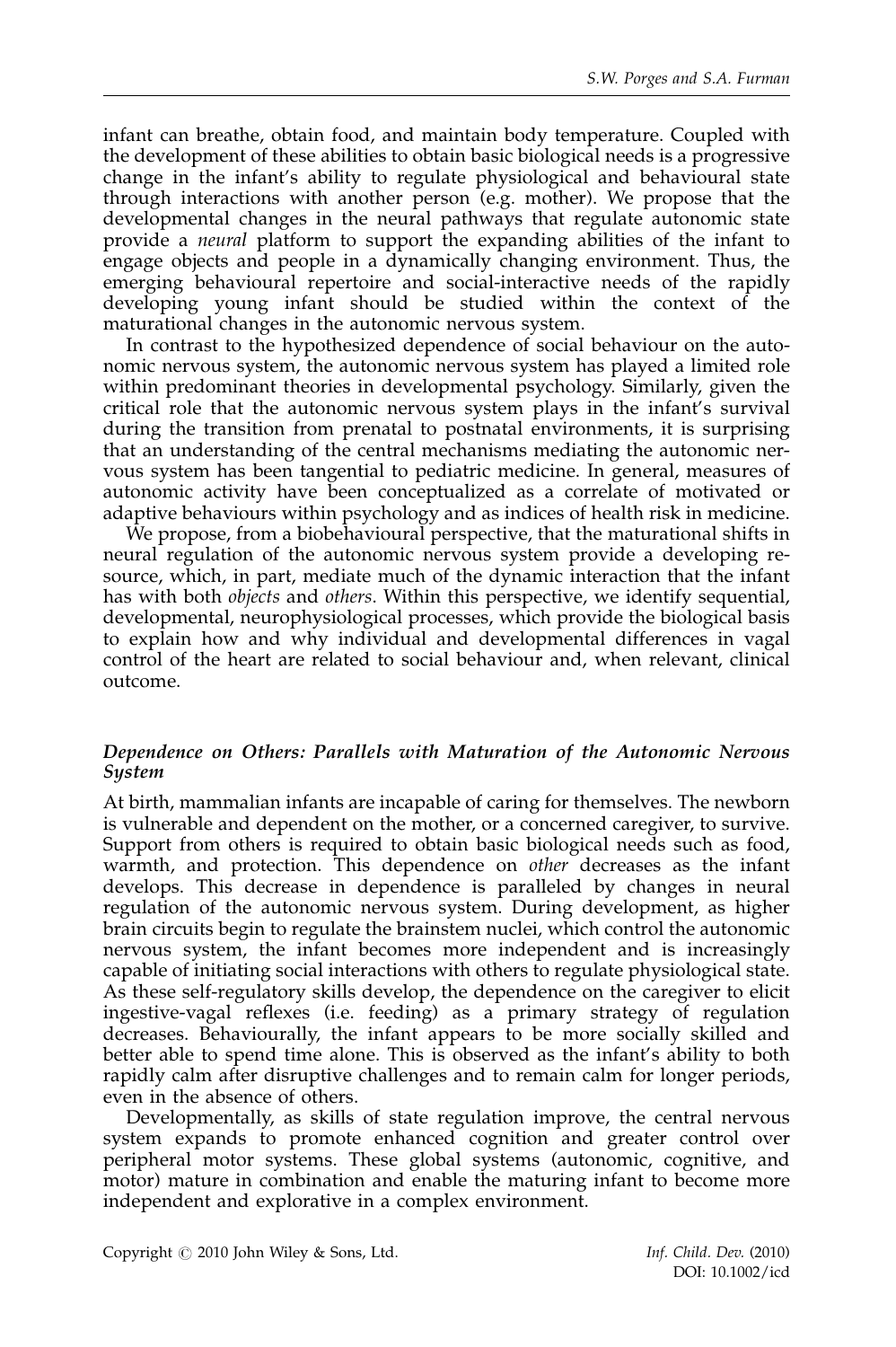Similar to most mammals and distinct from our phylogenetically related reptilian ancestors, humans maintain a need for social interactions throughout their lifespans. Social separation and isolation for humans, regardless of age, leads to profound disruption in the ability to regulate physiological state and compromises both physical and mental health. This disruption may impact all aspects of development and may be expressed as delays in motor development, growth, and cognition, as well as global health vulnerabilities and atypical social and emotional behaviours. Studies reliably report that various degrees of social abandonment can have disastrous effects on child development. Studies of the Romanian orphans illustrate that caregiving, defined solely by the physical features of food, warmth, and protection without consistent and predictable social engagement opportunities, is insufficient for typical development. For example, in a three-year follow-up study of Romanian orphans, who had been adopted after living at least eight months in orphanages, Chisholm (1998) found that the orphans had significantly more behaviour problems, insecure attachment, and lower IQ scores than non-adopted or early adopted children. Adoptive parents of these orphans also reported significantly more parenting stress. More recent anatomical studies have revealed that early social and emotional deprivation in many Romanian orphans may lead to functional and structural changes in brain regions, including orbital frontal gyrus, infralimbic prefrontal cortex, medial temporal structures (i.e. amygdala and head of hippocampus), and left uncinate fasciculus (Chugani et al., 2001; Eluvanthingal et al., 2006). Impairment in functions of these brain regions could certainly contribute to lower verbal skills, diminished attention and concentration abilities, impaired impulsivity, conduct problems, and depression frequently reported in these children.

Unlike reptiles and other phylogenetically more ancient vertebrates, birth for mammals is not a transition into independence, but an extension of the period of dependence that begins in utero. For humans, maturation does not lead to a total independence from others, but leads to an ability to function independently of other people for short periods. Moreover, humans, as they become more independent of their caregivers, search for appropriate others (e.g. friends, partners, etc.) with whom they may form dyads capable of symbiotic regulation. In fact, individuals, who prefer to use interactions with objects instead of people to regulate physiological state, often receive psychiatric diagnoses (e.g. autism spectrum disorders, borderline personality disorder).

## Evolution of the Autonomic Nervous System Prepares the Human Infant for Social Behaviour

It is necessary to understand the phylogenetic origins of mammalian autonomic nervous systems to understand how autonomic state is linked to social behaviour. This conceptualization has been described as the Polyvagal Theory (Porges, 1995, 1998, 2001, 2003, 2007). The theory was derived from the identification of the two motor branches of the vagus nerve, the Xth cranial nerve, which provides both motor and sensory pathways between brainstem structures and visceral organs. The theory emphasizes not only the phylogenetic shifts in neuroanatomy of the vertebrate autonomic nervous system, but also proposes specific, adaptive behaviours that co-occur with these transitions.

As evolutionary forces molded the human nervous system, new structures were added and older structures were modified to allow greater dynamic range and more fine control of physiological state and to facilitate emergence of new,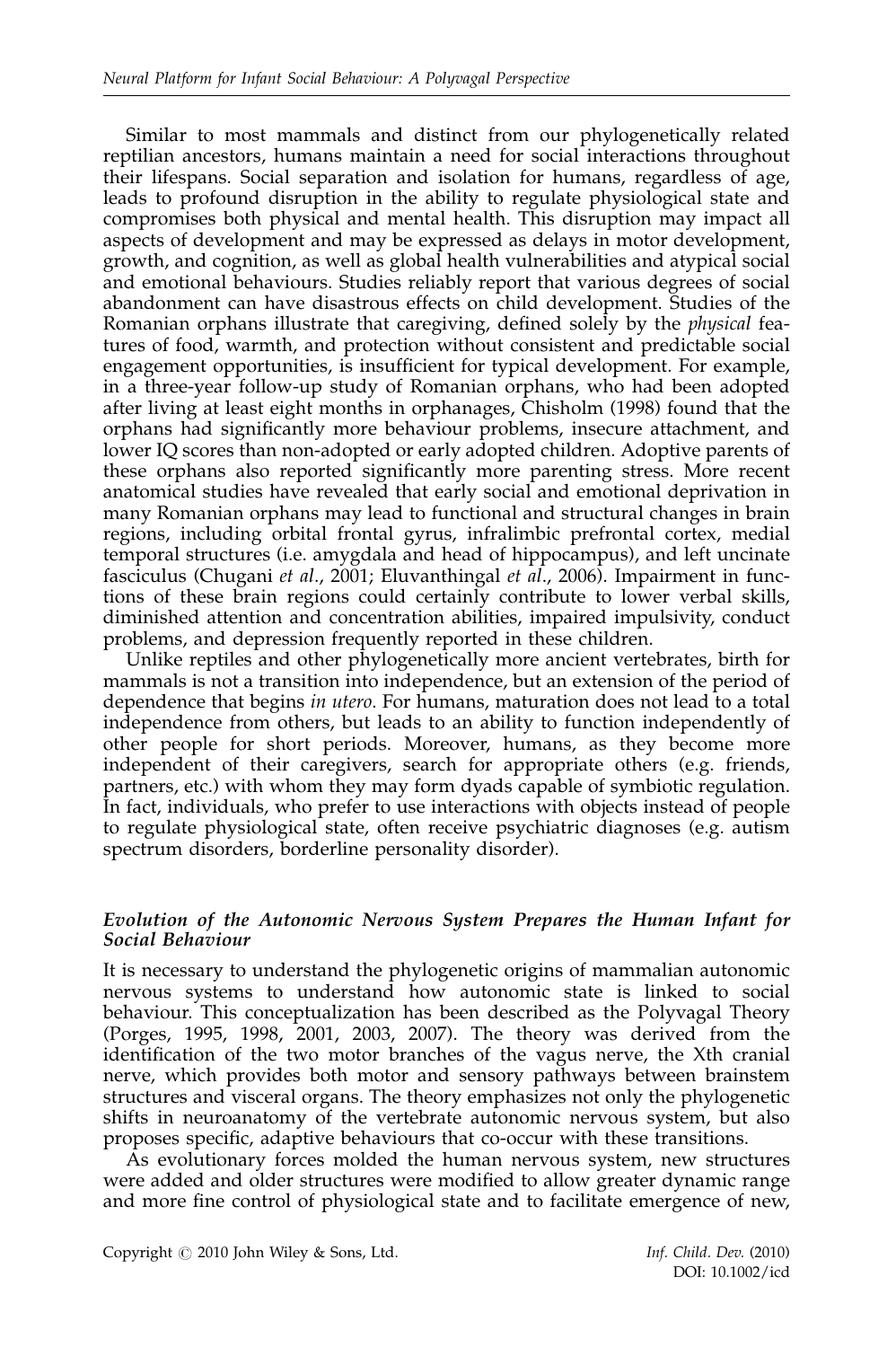adaptive social behaviours. The Polyvagal Theory, by incorporating an evolutionary approach, provides a strategy to investigate developmental shifts in social behaviour from a phylogenetic perspective. The theory provides insights into how developmental shifts in neural regulation of the autonomic nervous system are related to the changing repertoire of adaptive behaviours that, depending on context, either limit or expand expression of social behaviour. The theory emphasizes unique features in neural regulation of the autonomic nervous system that distinguish mammals from reptiles and explains how these features serve as a biobehavioural platform for the emergence of face-to-face social behaviours. In addition, the theory provides insights into the biobehavioural mechanisms that are rapidly developing in utero and in the young infant. As the neural mechanisms facilitating self-regulation improve during normal development, the infant's dependence on others to regulate physiological state decreases. This allows social communication to expand beyond the cueing of basic physical survival needs (i.e. warmth, safety, food) and into the realm of prosocial engagements.

The Polyvagal Theory articulates how each of three phylogenetic stages in the development of the vertebrate autonomic nervous system is associated with a distinct autonomic subsystem that is retained and expressed in mammals. These autonomic subsystems are phylogenetically ordered and behaviourally linked to social communication (e.g. facial expression, vocalization, listening), mobilization (e.g. fight-flight behaviours, tantrums, or behavioural meltdowns), and immobilization (e.g. feigning death, vasovagal syncope, and behavioural and physiological shutdown). The product of this phylogeny is a mammalian nervous system with three identifiable circuits that regulate adaptive behaviours and physiological reactions to challenges.

In this phylogenetically organized hierarchy, the newest circuit associated with social communication is used first. If that circuit fails to provide safety, then the older survival-oriented circuits are recruited sequentially. From a developmental perspective, the oldest circuits develop first, and the newest circuit develops last, leaving it the most vulnerable to neural insult and the most sensitive to postpartum experience. The newest circuit becomes only partially available during the last trimester and is expressed at term as the brainstem reflexes that enable the coordination of sucking, swallowing, and breathing. By six months postpartum, these brainstem reflexes, which become coordinated with cortical processes, provide a biobehavioural pathway through which reciprocal social engagement behaviour can calm and soothe physiological state in both participants of a social dyad (e.g. mother–infant interactions).

#### Development of the 'Vagal Brake': Consequences for Postpartum Adaptation and Social Behaviour

The mammalian nervous system did not develop solely to survive in dangerous and life-threatening contexts, but also to promote social interactions and social bonds in safe environments. To accomplish this adaptive flexibility, a new neural strategy requiring safe environments emerged, while the more primitive neural circuits to regulate defensive strategies were retained. To accommodate both fight-flight and social engagement behaviours, the new mammalian vagus evolved to enable rapid, adaptive shifts in autonomic state. The mammalian myelinated vagus functions as an active vagal brake (Porges, Doussard-Roosevelt, Portales, & Greenspan, 1996) in which inhibition and recovery of the vagal tone to the heart can rapidly mobilize or calm an individual. Tonic vagal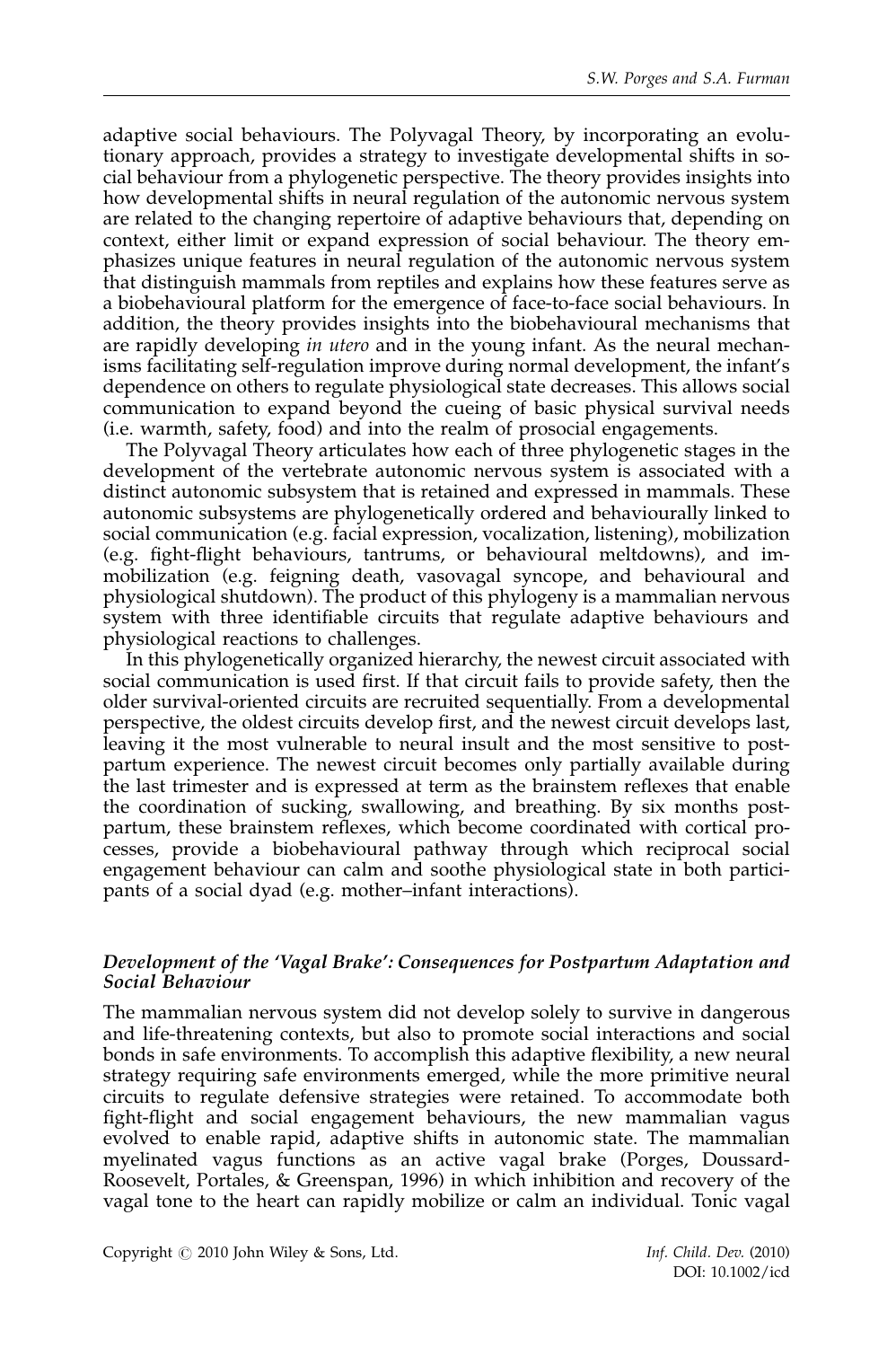influences to the sinoatrial node (i.e. the primary cardiac pacemaker) produce a resting heart rate that is substantially lower than the intrinsic rate of the pacemaker alone. When vagal tone, through myelinated vagal pathways, to the pacemaker is high, the vagus acts as a restraint, or brake, limiting the rate at which the heart can beat and functionally calming the individual. When vagal tone to the pacemaker is low, there is little or no inhibition of the pacemaker, and the heart rate increases. The vagal brake construct may be used to describe functional modulation of heart rate by myelinated vagal efferent pathways.

The state of the vagal brake can be quantified as the amplitude of a periodic component in the beat-to-beat heart rate pattern known as respiratory sinus arrhythmia (RSA). RSA is a naturally occurring rhythm in the heart rate pattern that oscillates at approximately the frequency of spontaneous breathing. RSA represents only a portion of beat-to-beat heart rate variability. By quantifying RSA and the relation between RSA and heart rate during various challenges, it is possible to measure the dynamic regulation of the myelinated vagal brake to study the responses of infants and young children to people and to objects (Bazhenova, Plonskaia, & Porges, 2001).

The human infant is not born with a completely functioning myelinated vagal system. The mammalian vagus is only partially myelinated at birth and continues to develop during the first few months postpartum. Morphological studies demonstrate a rapid developmental increase in the total number of myelinated vagal fibers from 24 weeks through adolescence with the greatest increases observed from approximately 30–32 weeks of gestational age to approximately six months postpartum (see Sachis, Armstrong, Becker, & Bryan, 1982). More recent neuroanatomical research suggests that the increase in myelinated fibers may be occurring in the absence of an increase in unmyelinated vagal fibers, since the increase in the number of myelinated vagal fibers is paralleled by a decrease in the ratio of unmyelinated to myelinated vagal fibers (Pereyra, Zhang, Schmidt, & Becker, 1992). A relative increase in myelinated vagal fibers would functionally improve visceral regulation and enable the infant to express better behavioural regulation, which would support spontaneous social engagement behaviours. Based on these studies, preterm infants born before approximately 30 weeks gestational age are likely compromised due to lack of an appropriately functioning mammalian vagus, or vagal brake. Without a functioning mammalian vagus, the preterm has a limited ability to regulate visceral state and is dependent solely on the sympathetic nervous system and on the phylogenetically older unmyelinated vagus to meet physiological needs. This compromised profile of autonomic regulation obligates the preterm infant to rely on the sympathetic nervous system to increase heart rate in response to distress, in order to support tantrums and mobilization behaviours. Preterm infants are also more vulnerable to clinically dangerous hypotensive states and lowered oxygen saturation caused by episodes of bradycardia and apnea (i.e. massive slowing of the heart and cessation of breathing), which may be triggered by ingestive behaviours (e.g. sucking and swallowing) through activity in the more primitive unmyelinated vagus that has already developed.

RSA in the preterm infant follows a maturational trajectory that parallels the reported changes in both number and ratio of myelinated vagal fibers. During the preterm period there is a monotonic increase in RSA from 32 to 37 weeks gestational age (Doussard-Roosevelt, Porges, Scanlon, Alemi, & Scanlon, 1997). Opportunities for skin-to-skin contact (i.e. Kangeroo care) between mother and preterm (Feldman & Eidelman, 2003) enhance the development of RSA. Paralleling the enhanced vagal regulation, these authors also reported more rapid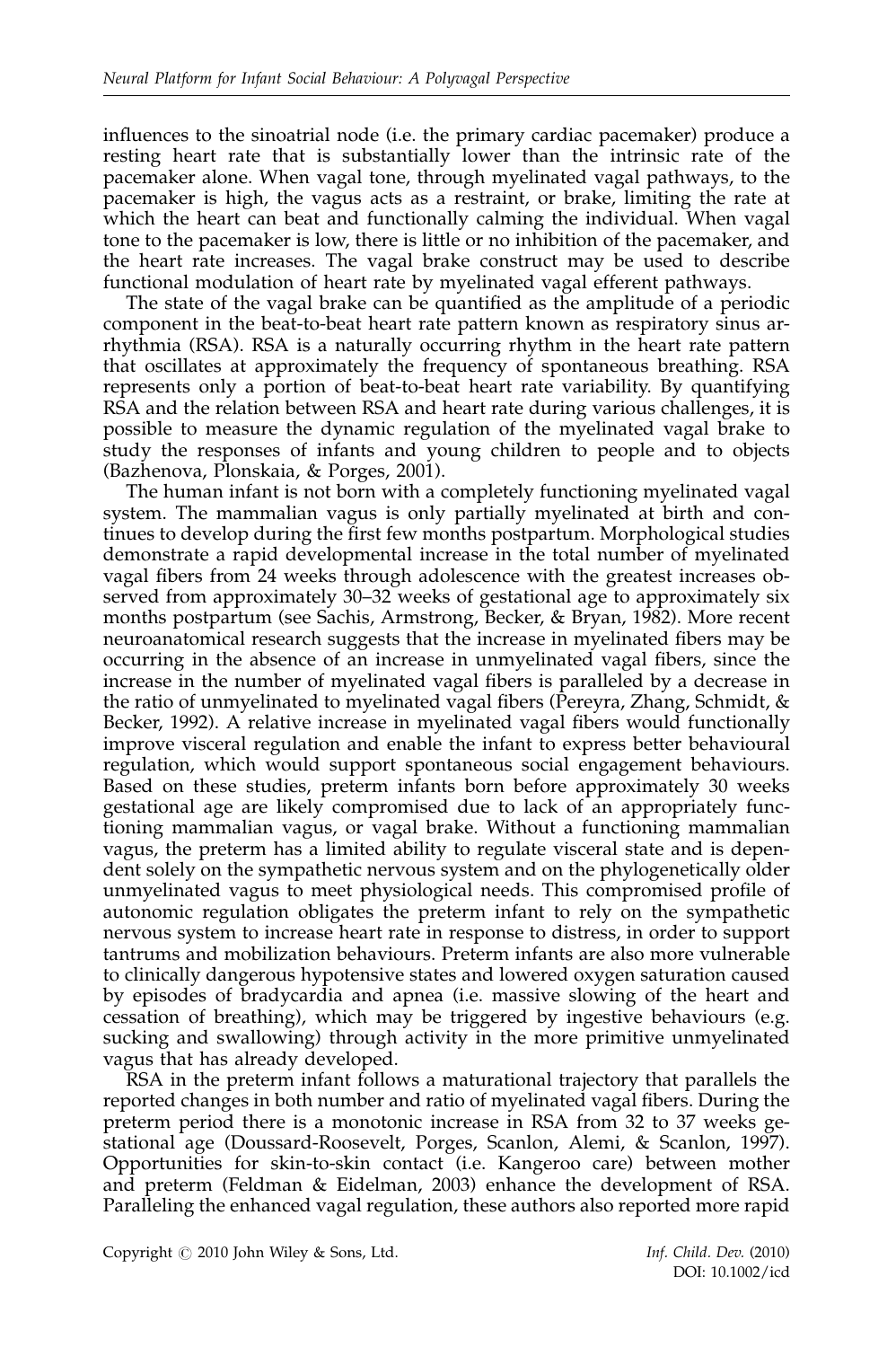improvement in state organization and a more mature neurodevelopmental profile. However, the enhanced development of RSA was only relative to preterm controls not receiving skin-to-skin contact and was still substantially lower than reports of RSA in typically delivered fullterms (Porges, 1992).

In longitudinal studies evaluating heart rate and RSA in term infants during the first year postpartum, heart rate reliably slows with age, although RSA changes are less obvious (i.e. Fracasso, Porges, Lamb, & Rosenberg, 1994; Izard, et al., 1991). In these studies the effects of development on RSA appear to be maximized during the first six months postpartum and taper during the 6–12-month period. Although these developmental trends have been reported and replicated, closer inspection of the data indicates that individual differences in RSA during the first year postpartum are even greater than the developmental shifts.

Based on parallel literatures that describe developmental features in both RSA and the neuroanatomy of the vagus nerve, we may make two inferences: (1) RSA during early infancy reflects the functional outflow of the myelinated vagus and (2) efficient RSA reactivity and recovery are dependent on both the number of myelinated vagal fibers and the ratio of myelinated to unmyelinated vagal fibers. The literature on young infants supports these assumptions by demonstrating increases in RSA during the last trimester through the first few months postpartum. The second assumption has primarily been tested during feeding when ingestive-vagal reflexes are recruited, although additional research will need to examine reactivity during social challenges during the first few months postpartum (e.g. Bazhenova et al., 2001; Moore & Calkins, 2004; Weinberg & Tronick, 1996).

## Feeding: Challenging and Exercising the Vagal Brake Through an Ingestive-vagal Reflex

To ingest food properly and efficiently, the newborn must have the neural resources to implement the complex sequence of sucking, swallowing, and breathing. This sequence requires the coordination of the striated muscles of the face, head, and neck with the myelinated vagal regulation of the bronchi and the heart. Unlike the striated muscles of the limbs, striated muscles of the face, head, and neck are regulated by pathways traveling from the brainstem through several cranial nerves. These pathways are known as special visceral efferent pathways, although anatomically, their targets are not considered visceral. These pathways are often called branchiomeric, since they regulate the structures that embryologically emerged from the pharyngeal (branchial or ancient gill) arches. As the infant matures, the special visceral efferent pathways are recruited by corticobulbar pathways and expressed through social engagement behaviours. Autonomic support for these muscles is provided by the myelinated vagus, which can be dynamically monitored by quantifying RSA. This face–heart connection provides the necessary elements for an integrated social engagement system (see below).

Since the structures involved in the neural regulation and coordination of the striated muscles involved in sucking, swallowing, vocalizing, and breathing are all linked to the myelinated vagus, the functioning of these behaviours, and the link between these behaviours and RSA, may provide an early indicator of the functional status of a system that will later be involved in social engagement behaviours.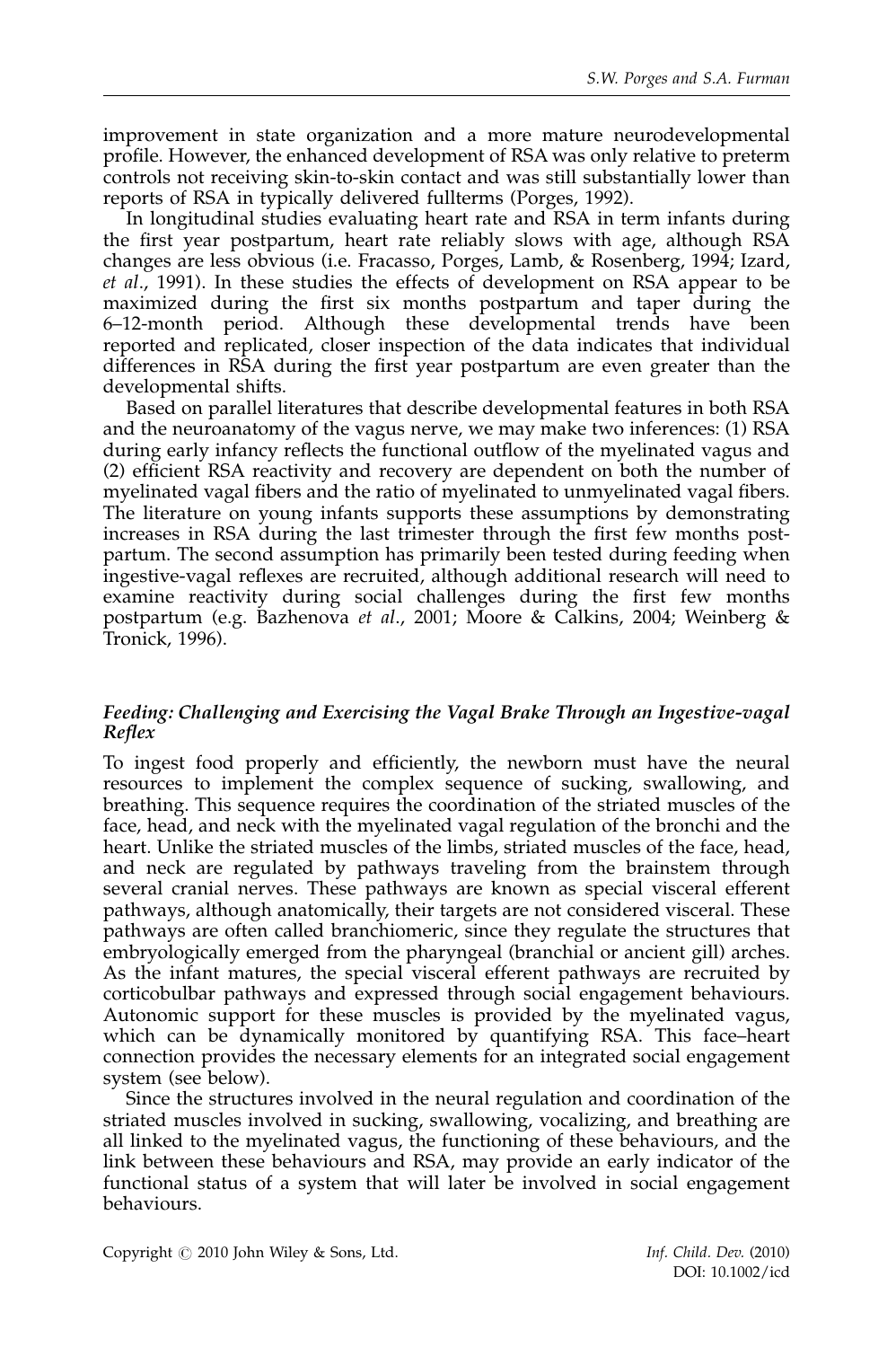The status of the face–heart connection can be evaluated by measuring RSA changes during the ingestive behaviour of sucking, which requires coordination of the striated muscles of the face with visceral changes in heart rate and breathing. Porges and Lipsitt (1993) monitored the integration of sucking behaviours with heart rate and RSA as infants sucked to obtain sucrose. In response to sucrose, reductions in RSA and corresponding increases in heart rate paralleled increased sucking frequency. When the availability of sucrose was terminated, RSA and heart rate returned to pre-sucrose levels. Moreover, individual differences in baseline RSA were correlated with the magnitude of heart rate reactivity to the gustatory stimulation. These findings illustrate that in the healthy neonate, there is a coordinated ingestive response in which the vagal brake is systematically removed to support the increased metabolic demands of sucking.

Because ingestive-vagal responses can be systematically elicited, a feeding challenge paradigm provides an opportunity in newborns and preterm infants to evaluate the status of coordinated physiological-behavioural sequences that require vagal regulation and control of the striated muscles of the face, head, and neck. Similar to the full-term infants described in the Porges and Lipsitt study, clinically stable low-birthweight preterm infants (near the time of discharge) also decreased RSA and increased heart rate during feeding (Portales et al., 1997). When feeding was terminated, heart rate and RSA returned to pre-feeding levels. In a second study, with more clinically compromised infants (Suess et al., 2000), RSA and heart rate were monitored before, during, and after oral or gastric-tube bolus feedings in preterm infants at approximately 33–34 weeks postmenstrual age. The preterm neonates were categorized into two groups based on gestational age at birth. The earlier-born group had gestational ages less than 30 weeks and the later-born group had gestational ages greater than 30 weeks. Consistent with the above studies, RSA decreased in both groups during feeding. However, postfeeding RSA increased towards pre-feed levels (i.e. recovered) only in later-born infants. The results confirmed the assumption that the higher risk group, independent of corrected gestational age, experienced compromised vagal regulation during the feeding paradigm.

The primary characteristics of the feeding response are a withdrawal of vagal control of the heart to increase metabolic activity necessary to ingest food and a post-feeding recovery of vagal tone to foster a calm state and support digestion. Thus, during metabolically demanding ingestive behaviours such as sucking, there is a reduction of myelinated cardiac vagal tone to allow greater mobilization of energy resources. Following these ingestive behaviours, there is a recovery of vagal function to support digestion and calm the infant.

The studies described above indicate that term infants and stable older preterm infants modulate the 'vagal brake' during feeding. This ingestive-vagal reflex might be mediated solely at the brainstem level and might not be sensitive to the increasing number and efficiency of corticobulbar pathways connecting the cortex with the source nucleus of the myelinated vagus, the nucleus ambiguus (NA), which arise during maturation. From an evolutionary perspective, the adaptive consequence of these higher-order neuroanatomical changes would enable the older infant to use social cues to regulate the vagal brake. It is possible that through neuroception (see Porges, 2003), the loving caregiver's facial features and vocal prosody trigger temporal corticolimbic pathways that dampen defensive reactions and recruit the vagal brake to calm. In contrast, the facial and vocal features of a stranger might inhibit the vagal brake to allow mobilizing, protesting, and defensive behaviours.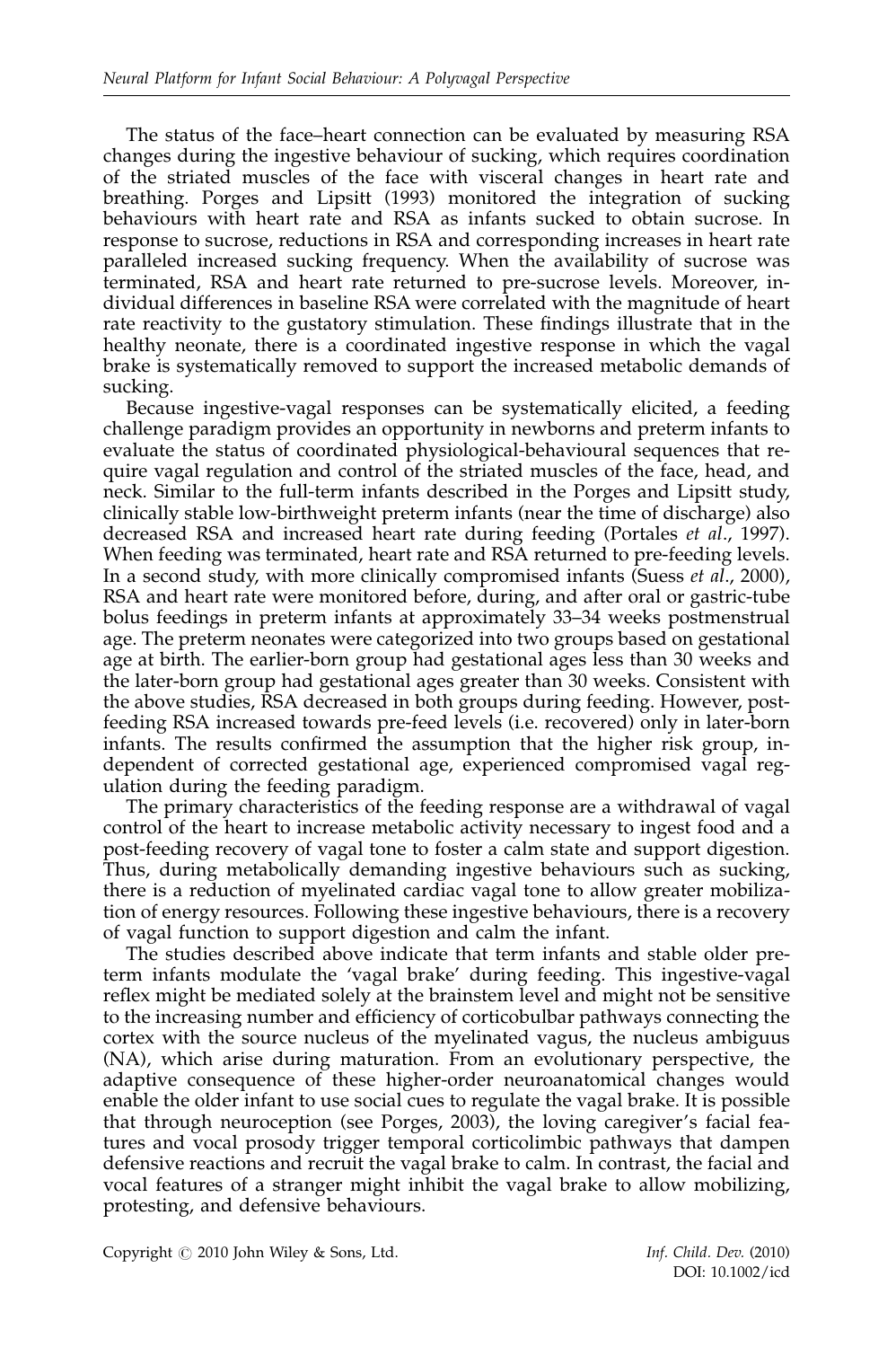#### The Social Engagement System

A face–heart connection evolved in mammals as source nuclei of vagal pathways shifted ventrally from the phylogenetically older dorsal motor nucleus (e.g. unmyelinated vagal pathways) to the NA (e.g. myelinated vagal pathways). This resulted in an anatomical and neurophysiological linkage between neural regulation of the heart via the myelinated vagus and the special visceral efferent pathways that regulate the striated muscles of the face, head, and neck. Together this linkage, between brainstem motor systems responsible for cardiovascular functions and those necessary for regulating the face, head, and neck, forms an integrated 'Social Engagement System.'

With increased cortical development, the cortex exhibits greater control over the brainstem via direct (e.g. corticobulbar) and indirect (e.g. corticoreticular) neural pathways originating in the motor cortex and terminating in the source nuclei of the myelinated motor fibers emerging from the brainstem (e.g. specific neural pathways embedded within cranial nerves V, VII, IX, X, and XI). These cranial nerves then extend from their source nuclei to control visceromotor structures (i.e. heart, bronchi) as well as branchiomotor structures (muscles of the face, head, and neck).

Specifically, the Social Engagement System includes the regulation of the eyelids through the orbicularis oculi (e.g. social gaze and gesture), muscles of facial expression (e.g. emotional expression), middle ear muscles (e.g. extracting human voice from background sounds), muscles of mastication (e.g. ingestion, sucking), laryngeal and pharyngeal muscles (e.g. vocalizing, swallowing, breathing), and muscles of head turning and tilting (e.g. social gesture and orientation). Collectively, these muscles act as filters for social stimuli (i.e. observing others' facial expressions and detecting prosody in human voice), and they allow the expression of motor behaviours necessary for engagement with the social environment.

Based on the Polyvagal Theory, the development of the mammalian myelinated vagus is critical in the development of the face–heart connection, which links social behaviour and autonomic regulation. Thus, with more optimal vagal regulation, features of more adaptive social behaviour emerge. Without a functioning myelinated vagus, social behaviour would be compromised, and more primitive defensive strategies, such as fight-flight mobilization and tantrums (mediated by the sympathetic nervous system) and shutdown behaviours (mediated by the unmyelinated vagal system) would be more frequently expressed. Clinically, the status of vagal myelination becomes critical for the newborn and the young infant as they attempt to engage and disengage the caregiver and to explore social reciprocity as a mechanism to regulate physiology and behaviour.

# Model: Autonomic State Provides a Neural Platform for Social Behaviour

The unique features of the autonomic nervous system that support mammalian social behaviour start to develop during the last trimester of fetal life. Specifically, myelination of vagal efferent fibers from the NA to the sinoatrial node (i.e. cardiac pacemaker) begins during the last trimester. This process continues during the first few months postpartum and can be monitored by quantifying the amplitude of RSA. Regulation of the myelinated vagus (i.e. vagal brake) provides a mechanism to rapidly increase metabolic output by releasing the 'brake' on the heart's pacemaker (i.e. sinoatrial node). The release of the vagal brake results in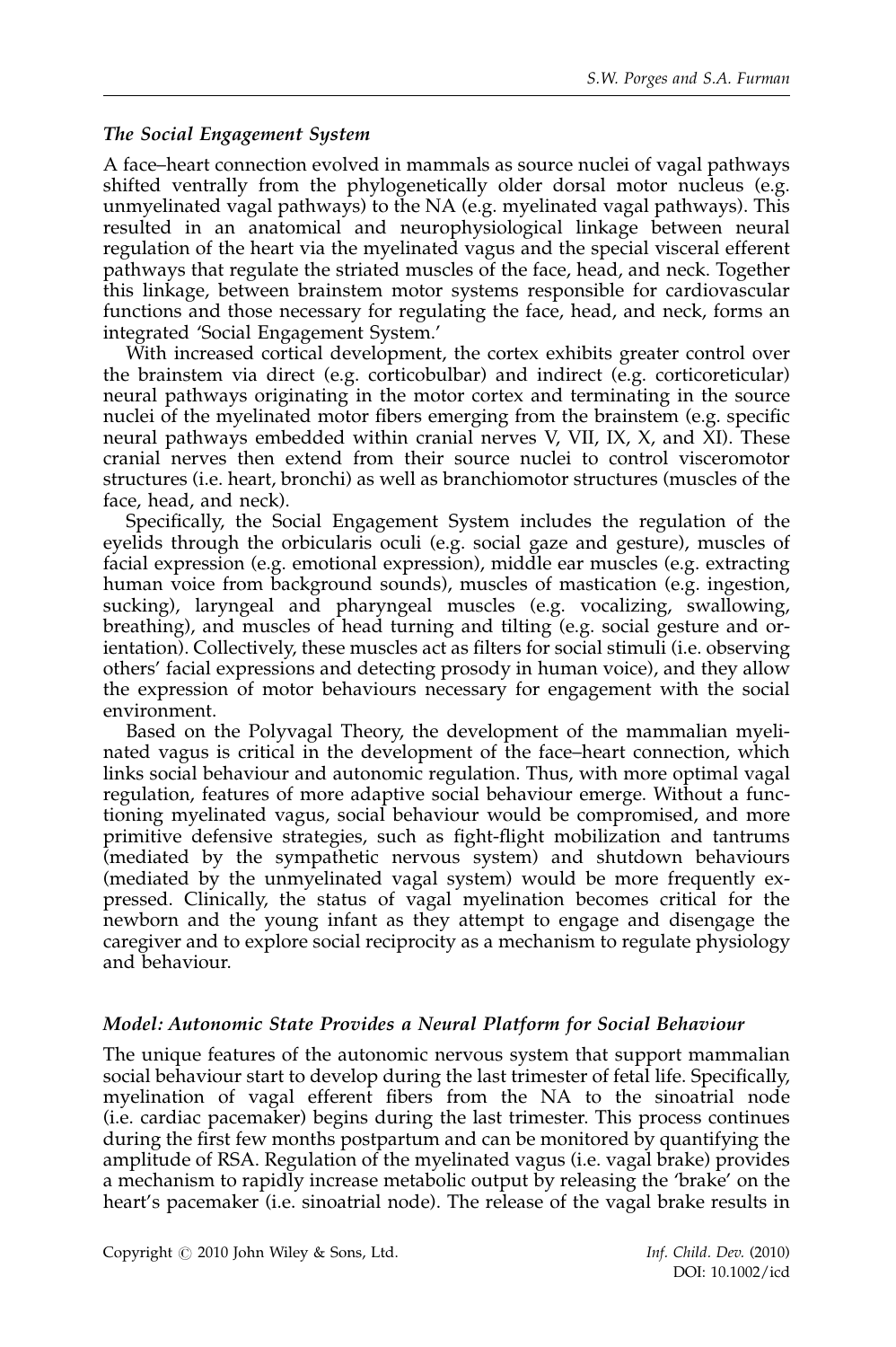

Figure 1. Developmental timeline relating myelination of the vagus to social behaviour.

an instantaneous increase in heart rate. Subsequently, when the metabolic demands decrease, inhibitory vagal influence on the heart is reinstated, and heart rate instantaneously decreases. The regulation of the vagal brake influences important developmental processes related to survival, including (1) improved reactivity and recovery of the ingestive-vagal reflexes involved during feeding, (2) expanded capacity to self-regulate and calm, and (3) improved abilities to both spontaneously engage others and to be soothed by others. This developmental time line is illustrated in Figure 1.

Prematurity, illness, or neglect may dampen the developmental trajectory of the vagal circuit. Atypical maturation of this circuit may be reflected in myelination of the vagus, interneuronal connections in the brainstem that form the face–heart connection, and/or corticobulbar regulation of the brainstem circuits regulating both vagal activity and the striated muscles of the face, head, and neck. The consequences of these delays or disruptions in typical neural maturation would be expressed as lower levels of RSA, less efficient reactivity and recovery of the 'vagal brake,' difficulties in behavioural state regulation, poor affective tone, and diminished abilities for reciprocal social engagement behaviours.

The myelinated vagus is not the sole mediator of autonomic state, in general, or heart rate, specifically. Heart rate is influenced by intrinsic cardiac mechanisms, surrounding thoracic anatomy, the sympathetic nervous system, and the unmyelinated vagus originating in the dorsal nucleus of the vagus. The development of the sympathetic nervous system and the unmyelinated vagal circuit has not been extensively studied in the human fetus and has been assumed to be functioning at term. Within our phylogenetic perspective, we assume that these circuits are functioning at the start of the last trimester. Below, we support this assumption with a brief review of the limited literature focusing on studies of the embryological development of the central regulators and peripheral pathways directly influencing heart rate or the contractility of the heart. Although only the development of efferent (motor) fibers is discussed, afferent (sensory) pathways play a vital role in both autonomic function and in providing sufficient input to trigger normal neural development.

The development of the autonomic nervous system in the human fetus mirrors the broader phylogenetic progression described above. The oldest existing autonomic system, composed of unmyelinated vagal fibers originating from the dorsal motor nucleus of the vagus (DMNX), is also, embryologically, the earliest system to develop in utero. An immature, undifferentiated DMNX first appears in the brainstem at nine weeks gestation (Cheng, Zhou, Qu, Ashwell, & Paxinos, 2004;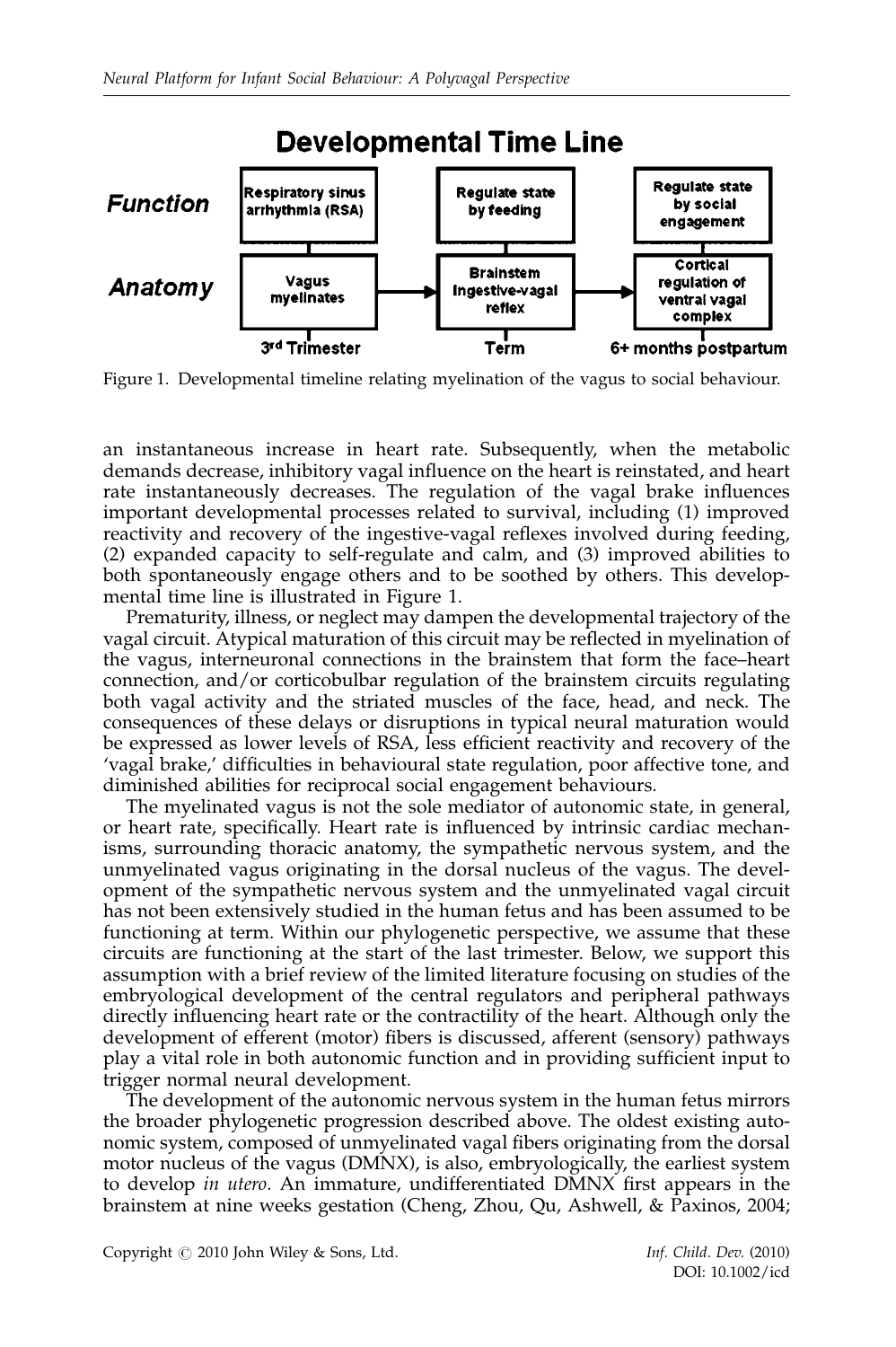Nara, Goto, & Hamano, 1991). Magnocellular subdivisions become visible by 13 weeks, and clear demarcation of DMNX subnuclei, including the lateral cardiomotor subnucleus, occurs by 23 weeks. At 28 weeks, all magnocellular subnuclei are considered essentially mature (Cheng et al., 2004). Some, however, including (Nara *et al.*, 1991), believe that there may be some postnatal changes in the DMNX, such as increased nuclear columnar length and volume. Even if present, however, these postnatal changes are not considered to have much functional significance or physiological consequence in the neonate.

The other major component of the parasympathetic, cardioinhibitory ANS is the newest, myelinated vagal system, which originates in the NA. This system, as predicted by the Polyvagal Theory, develops last in the fetus, and continues functional development well into the first postnatal year. Mature neurons appear in the rostral NA by 8 or 9 weeks gestation and fill the nucleus by 12.5 weeks (Brown, 1990). Unlike mature neurons in the lateral subnucleus of the DMNX, however, axons of these mature neurons have not yet reached cardiac tissue to exert cardioinhibitory effects. The functional significance of vagal fibers from the NA depends heavily on myelination, which does not begin until 23 weeks gestation, when near mature axon diameter is achieved (Woźniak & O'Rahilly, 1981). Myelination of NA vagal fibers increases linearly from 24 to 40 weeks gestation and, again, continues actively during the first year postpartum (Pereyra et al., 1992; Sachis et al., 1982).

Development of the sympathetic, cardioexcitatory ANS is less well described in the literature. Phylogenetically, this largely catecholaminergic system appears before the mammalian NA vagal system and after the older DMNX vagus. According to the Polyvagal Theory, then, this system should begin development in the human fetus sometime between the two parasympathetic systems. Anatomically, sympathetic innervation of cardiac tissue is complex and difficult to isolate. Postganglionic cardiomotor nuclei lie mostly within the cardiothoracic and middle cervical ganglia, which lie caudal to the sympathetic superior cervical ganglion. Functionally, sympathetic influence on the heart is also varied. Unlike the two vagal circuits, which exert mostly chronotropic effects (slowing heart rate), sympathetic activity leads to both chronotropic (increasing heart rate) by innervating pacemaker tissue and inotropic (increasing cardiac contractility) by innervating ventricular myocardium. Investigations using fetal heart rate monitoring to infer sympathetic activity provide potential insight into the development of this system. Using continuous 24-h fetal heart rate monitoring in 28 healthy women, who were 16–28 weeks pregnant, Kintraia, Zarnadze, Kintraia, & Kashakashvili (2005) reported that fetal locomotor activity increased between 16 and 20 weeks gestation. At this stage, increases in activity are accompanied by corresponding increases in heart rate, which returns to normal during 'quiet' fetal periods. Since the vagal brake is not functional during this period of fetal development, these increases in heart rate are most likely due to activity in the sympathetic nervous system. Furthermore, the authors interpret an absence of such a coordinated heart rate increase with increased locomotion by 24 weeks gestation as 'developmental retardation'.

Measurement of RSA can map the development of the myelinated vagus and also enable dynamic monitoring of vagal reactivity and recovery elicited during feeding to quantify the status of ingestive-vagal reflexes. The literature documents that both amplitude of RSA and pattern of RSA responses during feeding are sensitive indices of risk in preterm and term infants. Ingestive-vagal reflexes elicited during feeding provide an opportunity early in development to evaluate a neural circuit that later will be involved in social engagement behaviours.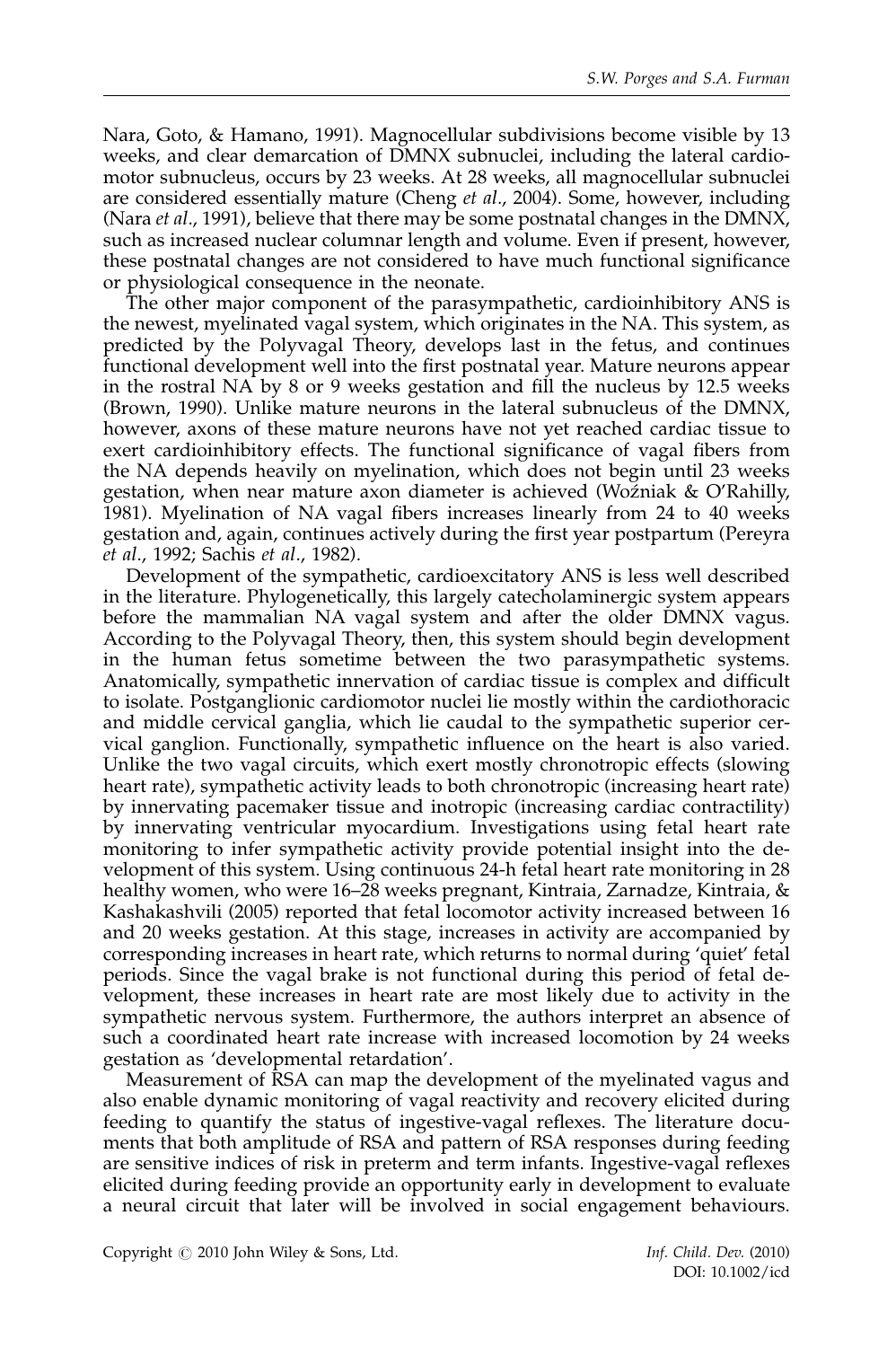Eliciting these reflexes provide an opportunity to exercise the neural circuits coordinating both the striated muscles of the face and neck and the vagal brake. As the infant develops, the brainstem structures involved in ingestive-vagal reflexes are increasingly recruited by higher brain structures, which regulate the facial and vocal features involved in reciprocal social interactions. Thus, when brainstem ingestive-vagal reflexes are functional, the first year postpartum is characterized by an increase in the efficiency with which corticobulbar pathways recruit and regulate these same brainstem nuclei for the purpose of social engagement. If, during early infancy, ingestive-vagal reflexes are not efficiently working, then there will be difficulties in coordinating sucking, swallowing, and breathing. Problems in regulating these survival-related processes may provide a sensitive prognostic index leading to difficulties not only in social behaviour, but also in the development of cognitive and language skills that are dependent on appropriate behavioural and physiological state regulation.

Changes in RSA represent a dynamic adjustment of the inhibitory action of the vagus ('vagal brake') on the heart. Functionally, the removal of the vagal brake provides a physiological state that promotes vigilance as an intermediary and precautionary psychological process to monitor risk in the environment. The outcome of this assessment includes the induction of different physiological states, either in which social behaviours can proceed, or in which defensive fightflight strategies associated with increased sympathetic excitation are necessary. If defensive behaviours are not necessary to maintain or to negotiate safety, then the rapid vagal regulatory mechanisms that dampen autonomic state are reinstated, allowing the individual to calm and self-soothe. Further support for this interpretation can be seen in the infant data in which suppression of RSA is correlated with maternal reports of longer attention spans and being more easily soothed (Huffman et al., 1998). For example, Huffman et al. (1998) found that 12-week-old infants with higher baseline RSA expressed fewer negative behaviours and were less disrupted by experimental procedures than age-matched infants with lower baseline RSA. Moreover, consistent with the vagal brake concept, the infants who decreased RSA during the laboratory assessment were rated on maternal report temperament scales as having longer attention spans and being more easily soothed.

The regulation of behavioural state is a critical determinant of the range of social behaviours an individual can express. The underlying mechanisms mediating behavioural state are tightly linked to the autonomic nervous system. Investigation of the early maturational changes in vagal regulation of autonomic state unmasks several of the behavioural features that infants exhibit. For example, greater suppression of RSA during challenging situations is related to better state regulation, greater self-soothing, more attentional control, and greater capacity for social engagement (Calkins, Graziano, & Keane, 2007; DeGangi, DiPietro, Porges, & Greenspan, 1991; Huffman et al., 1998; Porges et al., 1996; Stifter & Corey, 2001).

The ability to regulate state follows a developmental trajectory during the early part of life. As the neural circuits involved in state regulation become more available to the developing child, there are parallel opportunities for social engagement behaviours and the development of strong social bonds. Without the dynamic, efficient myelinated vagus, it is difficult to regulate behavioural state and to use the features of the Social Engagement System (i.e. facial expression, vocal prosody), which at birth are involved in feeding behaviours (i.e. ingestivevagal reflexes). Developmental limitations in the vagal system, expressed as low level of RSA and difficulties in regulating RSA, may lower thresholds to negative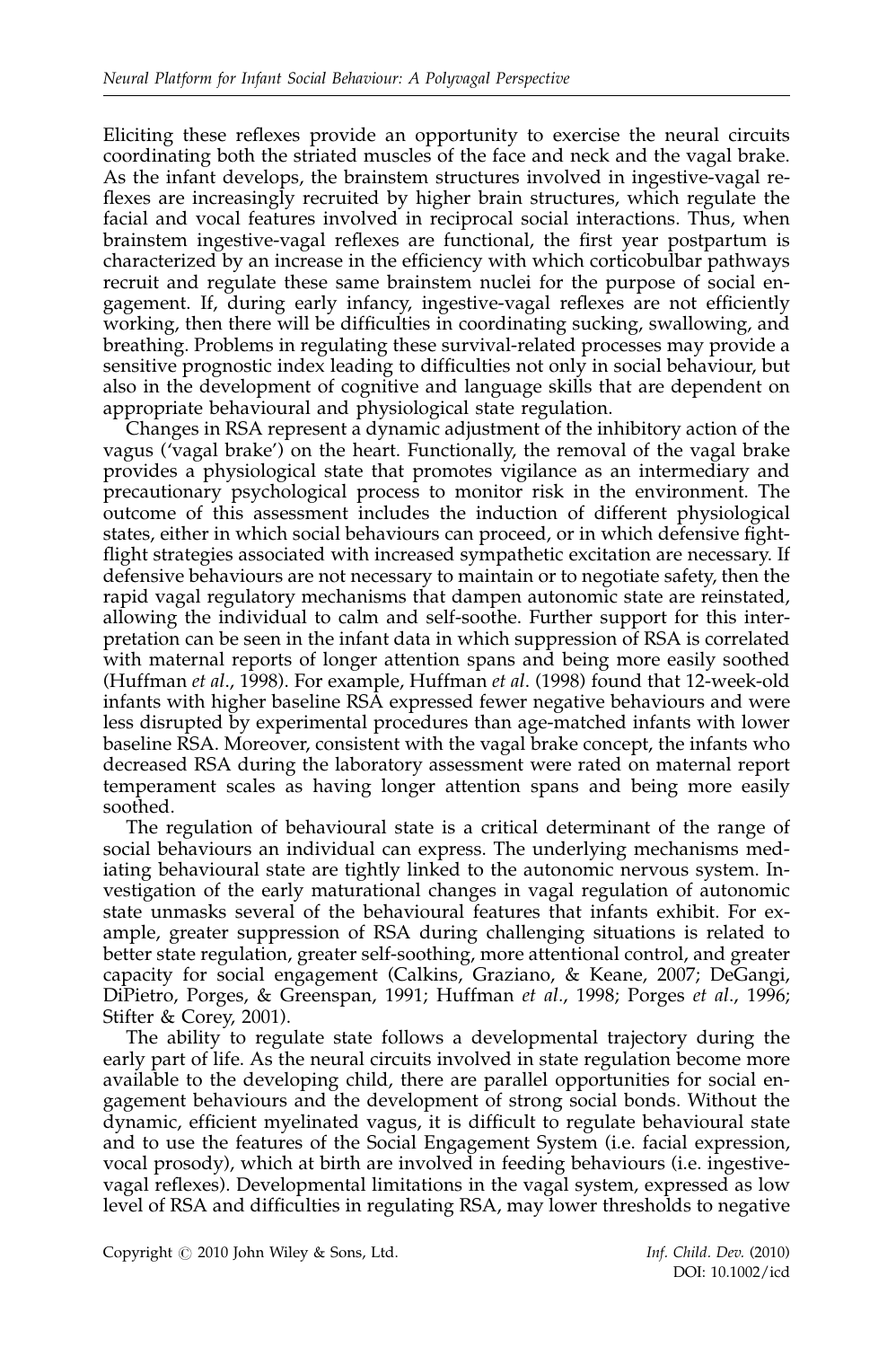or ambiguous environmental cues with resultant hyper-reactivity and severe limitations in the ability to self-sooth and calm.

Social behaviour and the capacity to manage challenge are dependent on the neural regulation of physiological state. The neural circuits involved in the regulation of physiological state are modified during gestation and continue during postnatal life. If these circuits are easily available and efficiently functioning, then the laws of learning and the impact of experience can shape behaviour. However, if these circuits are not available, either as a function of phase of development or during periods of increased environmental risk, then state regulation is compromised, social skills are not easily learned, and social bonds become difficult to establish. During most of the lifespan, the vagal brake and the other features of the Social Engagement System are readily available and provide opportunities for social learning to occur. Without the efficient vagal brake turning off defensive systems and blunting their disruptive manifestations (e.g. fight-flight behaviours), prosocial behaviour is limited, and opportunities for social learning and social bonding are minimized.

#### ACKNOWLEDGEMENTS

The research described in this manuscript was supported, in part, by NIH Grant R01 HD053570 from the National Institute of Child Health and Human Development and NIH Grant T32 MH18882 from the American Psychological Association Diversity Program in Neuroscience.

#### **REFERENCES**

- Bazhenova, O. V., Plonskaia, O., & Porges, S. W. (2001). Vagal reactivity and affective adjustments in infants during interaction challenges. Child Development, 72, 1314–1326.
- Brown, J. W. (1990). Prenatal development of the human nucleus ambiguous during the embryonic and early fetal periods. American Journal of Anatomy, 189, 267-283.
- Calkins, S. D., Graziano, P. A., & Keane, S. P. (2007). Cardiac vagal regulation differentiates among children at risk for behavior problems. Biological Psychology, 74, 144–153.
- Cheng, G., Zhou, X., Qu, J., Ashwell, K. W. S., & Paxinos, G. (2004). Central vagal sensory and motor connection: Human embryonic and fetal development. Autonomic Neuroscience: Basic and Clinical, 114, 83–96.
- Chisholm, K. (1998). A three year follow-up of attachment and indiscriminate friendliness in children adopted from Romanian orphanages. Child Development, 69, 1092–1106.
- Chugani, H. T., Behen, M. E., Muzik, O., Juhász, C., Nagy, F., & Chugani, D. C. (2001). Brain functional activity following early deprivation: A study of postinstitutionalized Romanian orphans. NeuroImage, 14, 1290–1301.
- DeGangi, G. A., DiPietro, J. A., Greenspan, S. I., & Porges, S. W. (1991). Psychophysiological characteristics of the regulatory disordered infant. Infant Behavior and Development, 14, 37–50.
- Doussard-Roosevelt, J. A., Porges, S. W., Scanlon, J. W., Alemi, B., & Scanlon, K. B. (1997). Vagal regulation of heart rate in the prediction of developmental outcome for very low birth weight preterm infants. Child Development, 68, 173–186.
- Eluvanthingal T. J., Chugani, H. T., Behen, M. E., Juhász, C., Muzik, O., Magbool, M., et al. (2006). Abnormal brain connectivity in children after early severe socioemotional deprivation: A diffusion tensor imaging study. Pediatrics, 117, 2093–2100.
- Feldman, R., & Eidelman, A. I. (2003). Skin-to-skin contact (Kangaroo Care) accelerates autonomic and neurobehavioural maturation in preterm infants. Developmental Medicine & Child Neurology, 45, 274–281.

Copyright © 2010 John Wiley & Sons, Ltd. Inf. Child. Dev. (2010)